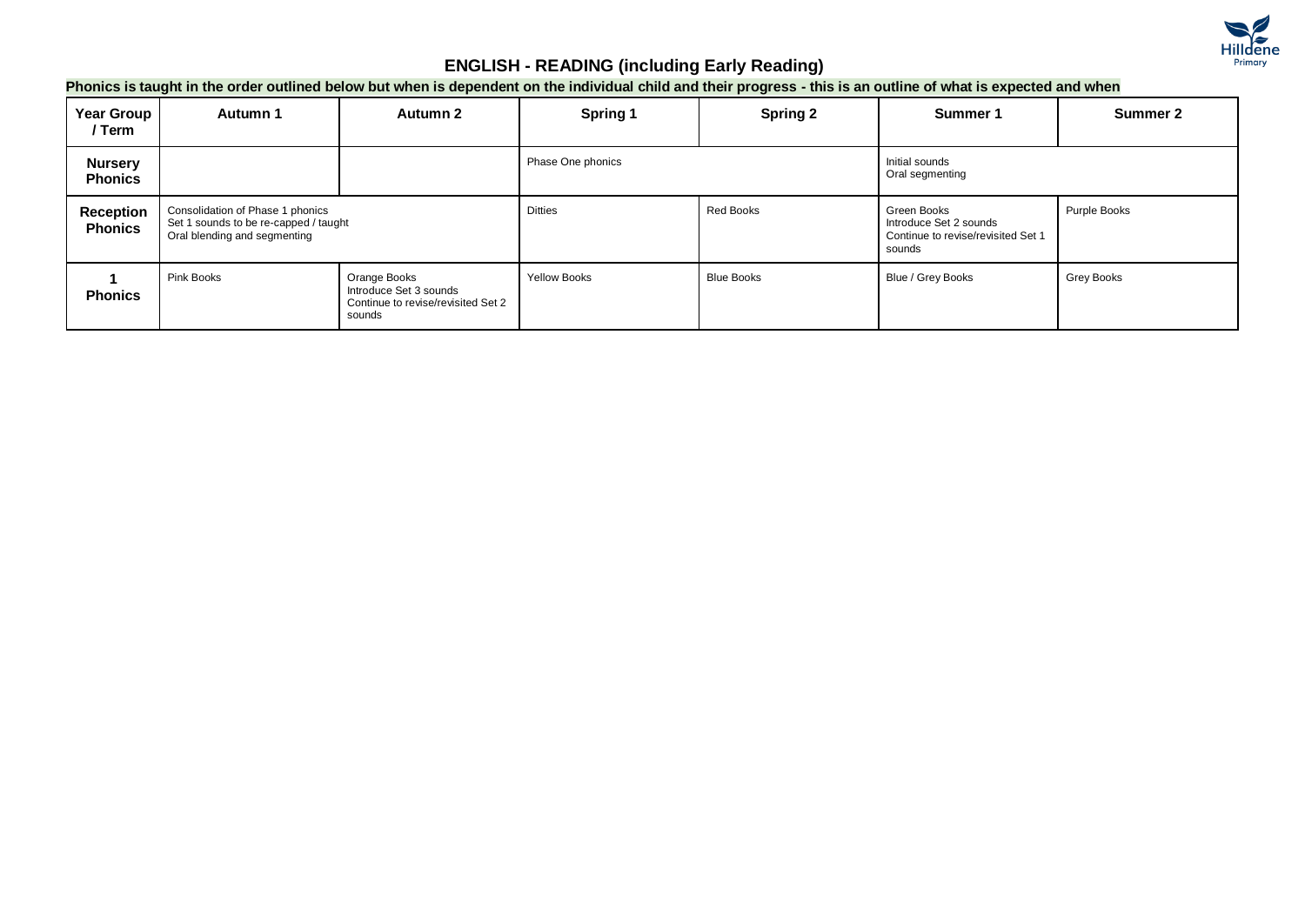

| $\mathbf{2}$<br><b>Fiction</b> | The Way Home for Wolf -<br>Rachel Bright (6 weeks) - This is<br>an alliterative, rhyming text with<br>plenty to explore. Its rhymes and<br>rhythms make it enjoyable to read<br>aloud and perform. The book is<br>rich in evocative and unusual<br>vocabulary, used to good effect to<br>describe the Arctic setting.<br>Children will enjoy listening to and<br>learning new words in context.<br>The animals of the tundra are<br>portrayed with real character both<br>in the text and the illustrations,<br>which means this book connects<br>well across the curriculum to<br>support a science topic on polar<br>animals and habitats. Jim Field's<br>illustrations are full of humour<br>and invite the making of visual<br>inferences. | <b>Message From the Moon</b><br>(poetry) - Hilda Offen (3 weeks)<br>- The collection contains a good<br>balance of poems with humour<br>and those which are more<br>reflective. Hilda Offen uses a<br>variety of poetic structures and<br>this leads to opportunities to<br>explore the way poems are<br>organised as well as their<br>content. Language is used<br>creatively and the variety of<br>subjects could lend themselves to<br>links with topic work. There are<br>poems which will support young<br>readers to develop greater fluency<br>as well as poems to support<br>inference making and deeper<br>thinking. Using this collection in<br>the classroom offers a rich and<br>rewarding poetry experience.<br>There is also a great range from<br>the accessible to the more<br>demanding. | Lots: The Diversity of Life on<br>Earth (4 weeks) - Nicola Davies<br>Lots: The Diversity of Life on<br>Earth brilliantly tackles the<br>challenging concept of<br>biodiversity in a way that can be<br>easily understood by a child in<br>KS1. A narrative text is presented<br>in large font, while the<br>information register is presented<br>in italic font, providing an<br>opportunity for children to<br>develop skills in reading different<br>kinds of text. The illustrations<br>provide scope for creative work.<br>The Night Gardener - Terry and<br>ric Fan (3 weeks) - This is a<br>visually rich book and offers<br>wonderful opportunities to<br>develop visual literacy. Much of<br>the story is told through the<br>illustrations rather than the text.<br>There are openings for<br>discussions about motivation,<br>predictions and individual<br>response. So much is conveyed<br>through the illustrations and use<br>of colour, but the language is well<br>chosen and offers tremendous<br>scope for useful vocabulary work. | Moon Dragons - Dyan Sheldon<br>(5 weeks) - The Moon Dragons<br>has a straightforward narrative<br>following whether Alina will tell<br>the greedy king about the<br>whereabouts of the moon<br>dragons. However, the themes of<br>truth and value make it a book<br>with potential for rich and deep<br>discussion. The illustrations<br>portray characters in detail which<br>make it accessible for all readers<br>to develop their inference making<br>skills. | Grey Island, Red Boat - Ian<br>Beck (4 weeks) - Grey Island Red<br>Boat has the feel of a classic<br>traditional tale told with rich<br>language and atmospheric<br>illustrations. The short chapters<br>are perfect for readers in year two<br>who are gaining fluency and<br>reading stamina. The cast of<br>characters including a princess<br>and a king will feel familiar but<br>challenge stereotypes. The theme<br>of how outsiders are welcomed or<br>not to a new community has<br>relevance to society today.<br>Lila and The Secret of Rain -<br>David Conway (4 weeks) - Lila's<br>home and culture is one that<br>might be unfamiliar to many<br>children and widens their world<br>view in a positive way. The<br>subject matter encourages<br>empathy and an understanding of<br>the importance of home for all<br>people. David Conway's use of<br>repetition and simile brings a<br>poetic quality to his writing, and<br>these literary features reward<br>careful study. The universal<br>theme of a small person making a<br>big difference is inspiring and<br>familiar, but delivered in an<br>unfamiliar location. The setting is<br>of great importance in the story.<br>Jude Daly's attractive illustrations<br>are evocative and bring the<br>Maasai Mara vividly to life. The<br>enormous sun is ever present,<br>emphasising its importance in the<br>story and making clear how<br>extremes of weather impact on<br>human life. | The Glassmakers Daughter -<br>Dianne Hofmeyr (4 weeks) -<br>Diane Hofmeyr's lyrical text reads<br>aloud well and is at a challenging<br>level for year 2. However,<br>repeated rereadings to develop<br>familiarity with the text will<br>increase the children's fluency.<br>They will be introduced to literary<br>language and to challenging<br>vocabulary, which they can<br>explore at a deeper level.<br>Although this is an original story,<br>the traditional structure and<br>tropes allows children to make<br>connections with other stories<br>that they know. World knowledge<br>is built through the Venetian<br>setting and introduction to glass<br>making/blowing. Jane Ray's<br>sublime illustrations support and<br>extend the text providing greater<br>contextual knowledge for the<br>children to explore. The<br>expressiveness provides a great<br>starting point for exploration of<br>character using a range of drama<br>strategies. There are also<br>opportunities to teach visual<br>language and to explore<br>technique, particularly with regard<br>to the painting of the glass<br>palace. |
|--------------------------------|------------------------------------------------------------------------------------------------------------------------------------------------------------------------------------------------------------------------------------------------------------------------------------------------------------------------------------------------------------------------------------------------------------------------------------------------------------------------------------------------------------------------------------------------------------------------------------------------------------------------------------------------------------------------------------------------------------------------------------------------|-----------------------------------------------------------------------------------------------------------------------------------------------------------------------------------------------------------------------------------------------------------------------------------------------------------------------------------------------------------------------------------------------------------------------------------------------------------------------------------------------------------------------------------------------------------------------------------------------------------------------------------------------------------------------------------------------------------------------------------------------------------------------------------------------------------|------------------------------------------------------------------------------------------------------------------------------------------------------------------------------------------------------------------------------------------------------------------------------------------------------------------------------------------------------------------------------------------------------------------------------------------------------------------------------------------------------------------------------------------------------------------------------------------------------------------------------------------------------------------------------------------------------------------------------------------------------------------------------------------------------------------------------------------------------------------------------------------------------------------------------------------------------------------------------------------------------------------------------------------------------|-------------------------------------------------------------------------------------------------------------------------------------------------------------------------------------------------------------------------------------------------------------------------------------------------------------------------------------------------------------------------------------------------------------------------------------------------------------------|---------------------------------------------------------------------------------------------------------------------------------------------------------------------------------------------------------------------------------------------------------------------------------------------------------------------------------------------------------------------------------------------------------------------------------------------------------------------------------------------------------------------------------------------------------------------------------------------------------------------------------------------------------------------------------------------------------------------------------------------------------------------------------------------------------------------------------------------------------------------------------------------------------------------------------------------------------------------------------------------------------------------------------------------------------------------------------------------------------------------------------------------------------------------------------------------------------------------------------------------------------------------------------------------------------------------------------------------------------------------------------------------------------------------------------------------------------------|-------------------------------------------------------------------------------------------------------------------------------------------------------------------------------------------------------------------------------------------------------------------------------------------------------------------------------------------------------------------------------------------------------------------------------------------------------------------------------------------------------------------------------------------------------------------------------------------------------------------------------------------------------------------------------------------------------------------------------------------------------------------------------------------------------------------------------------------------------------------------------------------------------------------------------------------------------------------------------------------------------------------------------------------------------------------------------------------------------------------------------|
|--------------------------------|------------------------------------------------------------------------------------------------------------------------------------------------------------------------------------------------------------------------------------------------------------------------------------------------------------------------------------------------------------------------------------------------------------------------------------------------------------------------------------------------------------------------------------------------------------------------------------------------------------------------------------------------------------------------------------------------------------------------------------------------|-----------------------------------------------------------------------------------------------------------------------------------------------------------------------------------------------------------------------------------------------------------------------------------------------------------------------------------------------------------------------------------------------------------------------------------------------------------------------------------------------------------------------------------------------------------------------------------------------------------------------------------------------------------------------------------------------------------------------------------------------------------------------------------------------------------|------------------------------------------------------------------------------------------------------------------------------------------------------------------------------------------------------------------------------------------------------------------------------------------------------------------------------------------------------------------------------------------------------------------------------------------------------------------------------------------------------------------------------------------------------------------------------------------------------------------------------------------------------------------------------------------------------------------------------------------------------------------------------------------------------------------------------------------------------------------------------------------------------------------------------------------------------------------------------------------------------------------------------------------------------|-------------------------------------------------------------------------------------------------------------------------------------------------------------------------------------------------------------------------------------------------------------------------------------------------------------------------------------------------------------------------------------------------------------------------------------------------------------------|---------------------------------------------------------------------------------------------------------------------------------------------------------------------------------------------------------------------------------------------------------------------------------------------------------------------------------------------------------------------------------------------------------------------------------------------------------------------------------------------------------------------------------------------------------------------------------------------------------------------------------------------------------------------------------------------------------------------------------------------------------------------------------------------------------------------------------------------------------------------------------------------------------------------------------------------------------------------------------------------------------------------------------------------------------------------------------------------------------------------------------------------------------------------------------------------------------------------------------------------------------------------------------------------------------------------------------------------------------------------------------------------------------------------------------------------------------------|-------------------------------------------------------------------------------------------------------------------------------------------------------------------------------------------------------------------------------------------------------------------------------------------------------------------------------------------------------------------------------------------------------------------------------------------------------------------------------------------------------------------------------------------------------------------------------------------------------------------------------------------------------------------------------------------------------------------------------------------------------------------------------------------------------------------------------------------------------------------------------------------------------------------------------------------------------------------------------------------------------------------------------------------------------------------------------------------------------------------------------|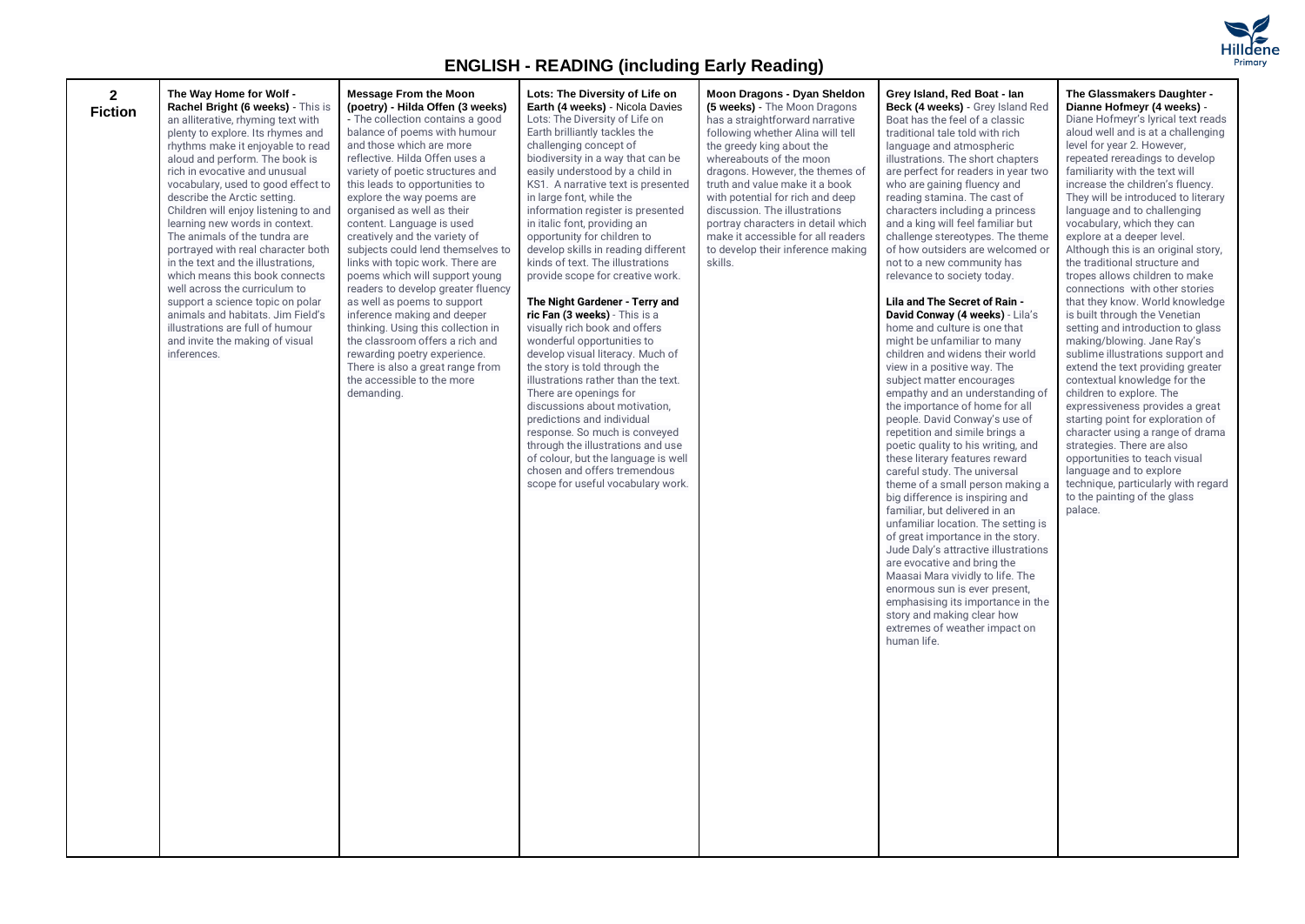

| 2 Non-<br>fiction   |                                                                                                                                                                                                                                                                                                                                                                                                                                                                                                                                                                                                                                                                                                                                                                                                                                                                                                                                                                                                                                                                                                                                                                                                                                                                              | Ice Bear - Nicola Davies (3<br>weeks) - Ice Bear is a beautifully<br>illustrated, nonfiction book about<br>polar bears. Its narrative format<br>contains lots of interesting<br>information and explores the life<br>of these iconic creatures in an<br>attractive and engaging style.                                                                                                                                                                                                                                                                                                                                                                                                                                                                                                                                                                                                                                                                                                                                                                                                                                                                                                                                                                                                                                                                                                                                                |                                                                                                                                                                                                                                                                                                                                                                                                                                                                                                                                                                                                        |                                                                                                                                                                                                                                                                                                                                                                                                                                                                                                                                                                                                                                                                                                                                                                                  | The Great Fire of London -<br><b>Stewart Ross (4 weeks)</b><br>A high-quality non-fiction text, this<br>book has been chosen for its<br>good fit with the KS1 wider<br>curriculum, and because its<br>layout, clarity and vocabulary<br>make this text an excellent tool to<br>develop children's non-fiction<br>comprehension skills. It contains<br>many common features of a good<br>nonfiction book and allows for<br>exploration of contents and index<br>pages, and a building of subject-<br>specific vocabulary.                                                                                                                                                                                                                                                                                                                                                                                                                      |                                                                                                                                                                                                                                                                                                                                                                                                                                                                                                                                                                                                                                                                                                                                                                                                                                                                                                                                                                                                                                                                                                                                                                                                                                                                                                                                                                                                                                                     |
|---------------------|------------------------------------------------------------------------------------------------------------------------------------------------------------------------------------------------------------------------------------------------------------------------------------------------------------------------------------------------------------------------------------------------------------------------------------------------------------------------------------------------------------------------------------------------------------------------------------------------------------------------------------------------------------------------------------------------------------------------------------------------------------------------------------------------------------------------------------------------------------------------------------------------------------------------------------------------------------------------------------------------------------------------------------------------------------------------------------------------------------------------------------------------------------------------------------------------------------------------------------------------------------------------------|---------------------------------------------------------------------------------------------------------------------------------------------------------------------------------------------------------------------------------------------------------------------------------------------------------------------------------------------------------------------------------------------------------------------------------------------------------------------------------------------------------------------------------------------------------------------------------------------------------------------------------------------------------------------------------------------------------------------------------------------------------------------------------------------------------------------------------------------------------------------------------------------------------------------------------------------------------------------------------------------------------------------------------------------------------------------------------------------------------------------------------------------------------------------------------------------------------------------------------------------------------------------------------------------------------------------------------------------------------------------------------------------------------------------------------------|--------------------------------------------------------------------------------------------------------------------------------------------------------------------------------------------------------------------------------------------------------------------------------------------------------------------------------------------------------------------------------------------------------------------------------------------------------------------------------------------------------------------------------------------------------------------------------------------------------|----------------------------------------------------------------------------------------------------------------------------------------------------------------------------------------------------------------------------------------------------------------------------------------------------------------------------------------------------------------------------------------------------------------------------------------------------------------------------------------------------------------------------------------------------------------------------------------------------------------------------------------------------------------------------------------------------------------------------------------------------------------------------------|-----------------------------------------------------------------------------------------------------------------------------------------------------------------------------------------------------------------------------------------------------------------------------------------------------------------------------------------------------------------------------------------------------------------------------------------------------------------------------------------------------------------------------------------------------------------------------------------------------------------------------------------------------------------------------------------------------------------------------------------------------------------------------------------------------------------------------------------------------------------------------------------------------------------------------------------------|-----------------------------------------------------------------------------------------------------------------------------------------------------------------------------------------------------------------------------------------------------------------------------------------------------------------------------------------------------------------------------------------------------------------------------------------------------------------------------------------------------------------------------------------------------------------------------------------------------------------------------------------------------------------------------------------------------------------------------------------------------------------------------------------------------------------------------------------------------------------------------------------------------------------------------------------------------------------------------------------------------------------------------------------------------------------------------------------------------------------------------------------------------------------------------------------------------------------------------------------------------------------------------------------------------------------------------------------------------------------------------------------------------------------------------------------------------|
| 3<br><b>Fiction</b> | Who's Afraid of the Big Bad<br>Book - Lauren Child (4 weeks) -<br>A twisted fairy tale with a meta<br>feel, Who's Afraid of the Big Bad<br>Book is a text that offers multiple<br>opportunities to consider<br>authorial intent. Lauren Child has<br>a strong authorial voice and often<br>directly addresses the reader.<br>Expectations are set up at the<br>beginning of the book, and subtly<br>subverted, allowing for prediction,<br>inference and discussion skills to<br>be practised and refined.<br>Character is developed not only<br>through text, but through the<br>illustrations and even the choice<br>of font. An accessible amount of<br>text, with some complicated<br>phrasing, makes this an ideal<br>book for developing fluency, and<br>the familiar settings encourage<br>children to draw on their previous<br>reading and make comparisons.<br>Captain Cat - Inga Moore (3<br>weeks) - This simple story is told<br>in a relaxed, chatty tone and<br>younger readers will find the story<br>easy to understand, whilst some<br>of the vocabulary will challenge<br>and extend them. The illustrations<br>are traditional, with a dreamy,<br>romantic quality and offer the<br>chance for readers to explore<br>characterisation at a deeper level. | The Pebble In My Pocket -<br>Meredith Hooper (4 weeks) -<br>The science curriculum for Year<br>Three includes learning about<br>rocks which can be linked to<br>aspects of physical geography.<br>The Pebble in My Pocket is a book<br>which covers difficult concepts<br>using the familiar object of a<br>pebble. Meredith Hooper uses<br>metaphor to make the subject<br>matter accessible while using<br>terminology which will extend the<br>children's vocabulary. The use of<br>movement verbs to describe all<br>aspects of the journey of the<br>pebble will lead into dance and<br>poetry work. The rich illustrations<br>work well with the text to support<br>the reader.<br>The Adventures of Dish and<br>Spoon - Mini Grey (3 weeks) -<br>Mini Grey's picturebooks are a<br>delight for older readers, full of<br>verbal and visual wit and<br>intertextual references. The<br>Adventures of the Dish and the<br>Spoon uses a nursery rhyme that<br>many children will be familiar with<br>as its starting point $-$ and many<br>children will already have<br>imagined their own possibilities<br>for the Dish and the Spoon. This<br>story will add to their possibilities<br>and inspire further!, The<br>Adventures of the Dish and the<br>Spoon references the promise of<br>the American Dream, The Great<br>Depression of the 1930s and<br>popular culture and of course the<br>nursery rhyme Hey Diddle Diddle. | Moon Juice - Kate Wakeing<br>(poetry) - (3 weeks) - $This$<br>collection contains poems which<br>vary in style, tone and subject<br>matter. There are poems which<br>will relate to everyday<br>experiences as well as those<br>which will transport the reader to<br>other worlds. The poems range<br>from those that will make the<br>reader laugh out loud to poems<br>which give voice to difficult<br>emotions. Kate Wakeling's ability<br>to draw on taut rhythm and neat<br>alliteration as well as skilfully<br>composed word play make these<br>poems a delight to read aloud and<br>perform. | Extra Yarn - Mac Barnett - (4<br>weeks) - At first Extra Yarn<br>seems a simple story, but it has<br>multiple layers of meaning. The<br>text and illustrations leave<br>readerly gaps which provide many<br>opportunities for developing<br>inference making skills and<br>Annabelle is a worthy heroine<br>who young readers will enjoy<br>rooting for. Extra Yarn is a story<br>which children will benefit from<br>re-reading and having<br>opportunities to explore. A single<br>reading is insufficient to develop<br>a full understanding of its themes<br>and messages.<br>Blue John - Alexandra Neonakis<br>(3 weeks) - Beautifully wrought<br>poetic language and with<br>universal themes to discuss, this<br>is both a challenge and a delight<br>for year 3 readers. | Cinderella Of The Nile -<br>Beverley Naidoo (5 weeks) -<br>Cinderella of the Nile, with its<br>Egyptian setting, is an excellent fit<br>with the Lower KS2 wider<br>curriculum, but more importantly,<br>the highly descriptive language<br>both challenges pupils, and<br>allows ample opportunities to<br>explore imagery, symbolism,<br>complex sentence structure<br>(including the use of fronted<br>adverbials), as well as expanding<br>their vocabulary. Familiarity with<br>the Cinderella story will allow<br>children to make predictions and<br>comparisons with a known text,<br>identifying differences and<br>similarities as they read, as well<br>as help them to infer the feelings<br>and motivations of Rhodopis. A<br>non-European version of a well-<br>known fairy tale allows for lots of<br>discussion on how setting<br>impacts on a story, and how<br>stories change as they move<br>between tellers and cultures. | <b>Lighter Than Air - Matthew</b><br>Clark Smith (3 weeks) - Sophie<br>Blanchard was an extraordinary<br>woman who is mostly forgotten<br>despite her claim to being the<br>very first female pilot in history.<br>Matthew Clark Smith's rich, poetic<br>prose brings a sense of wonder to<br>the story of a woman happiest in<br>the air. A great read about a<br>woman's achievements long<br>before aviators such as Bessie<br>Coleman and Amelia Earhart. The<br>story is taken to another level by<br>Matt Tavares's vibrant<br>illustrations which are<br>atmospheric and give unique<br>perspectives. Sophie Blanchard's<br>accomplishments and passion for<br>flight are brought beautifully to<br>life by Tavares' soft watercolour,<br>gouache, and pencil illustrations.<br>These make expressive use of<br>shadow and light, casting<br>brooding clouds over solemn<br>scenes or amplifying joyful<br>moments with blue or golden<br>skies. The strong references to<br>STEM make this an appealing<br>book to broaden pupils' scientific<br>view of the world around them.<br>The Steadfast Tin Soldier - Hans<br><b>Christian Anderson (3 weeks) -</b><br>Hans Christian Andersen wrote<br>stories for all ages and his tales<br>can be interpreted on different<br>levels. This translation by Naomi<br>Lewis retains Andersen's style<br>and challenges the reader<br>through its style and use of<br>vocabulary. The illustrations |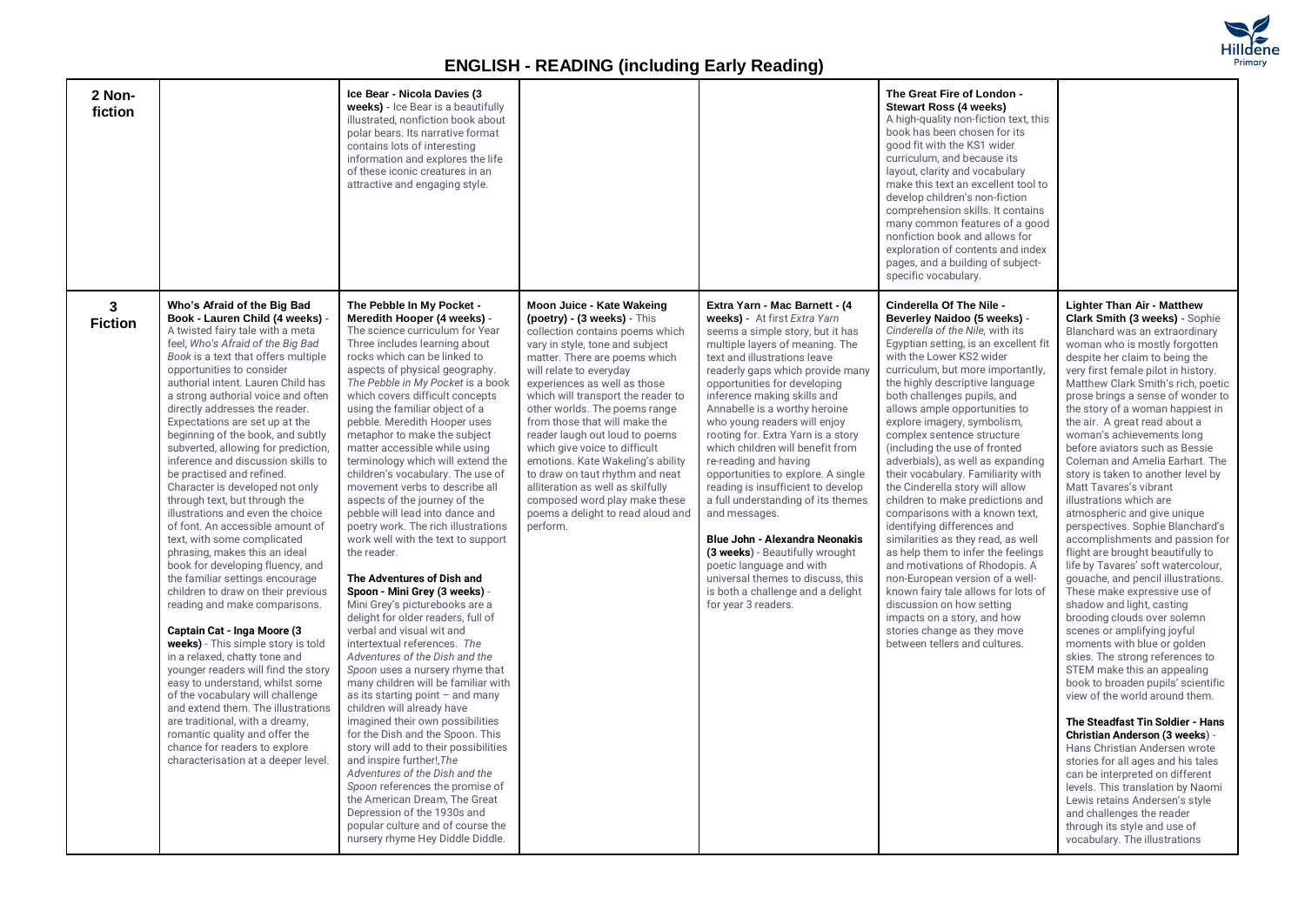

|                         |                                                                                                                                                                                                                                                                                                                                                                                                                                                                                                                                                                                                                                                                                                 | The ironic tone and language play<br>combine to provide a multi-<br>layered reading experience best<br>enjoyed by readers aged 8<br>upwards                                                                                                                                                                                                                                                                                                                                                                                                                                                                                                                                              |                                                                                                                                                                                                                                                                                                                                                                                                                                                                                                                                                                                        |                                                                                                                                                                                                                                                                                                                                                                                                                                                                                                             |                                                                                                                                                                                                                                                                                                                                                                                                                                                                                                                                                         | reflect the tone of the story and<br>convey mood and atmosphere<br>effectively.                                                                                                                                                                                                                                                                                                                                                                                                                                                                                                                                                             |
|-------------------------|-------------------------------------------------------------------------------------------------------------------------------------------------------------------------------------------------------------------------------------------------------------------------------------------------------------------------------------------------------------------------------------------------------------------------------------------------------------------------------------------------------------------------------------------------------------------------------------------------------------------------------------------------------------------------------------------------|------------------------------------------------------------------------------------------------------------------------------------------------------------------------------------------------------------------------------------------------------------------------------------------------------------------------------------------------------------------------------------------------------------------------------------------------------------------------------------------------------------------------------------------------------------------------------------------------------------------------------------------------------------------------------------------|----------------------------------------------------------------------------------------------------------------------------------------------------------------------------------------------------------------------------------------------------------------------------------------------------------------------------------------------------------------------------------------------------------------------------------------------------------------------------------------------------------------------------------------------------------------------------------------|-------------------------------------------------------------------------------------------------------------------------------------------------------------------------------------------------------------------------------------------------------------------------------------------------------------------------------------------------------------------------------------------------------------------------------------------------------------------------------------------------------------|---------------------------------------------------------------------------------------------------------------------------------------------------------------------------------------------------------------------------------------------------------------------------------------------------------------------------------------------------------------------------------------------------------------------------------------------------------------------------------------------------------------------------------------------------------|---------------------------------------------------------------------------------------------------------------------------------------------------------------------------------------------------------------------------------------------------------------------------------------------------------------------------------------------------------------------------------------------------------------------------------------------------------------------------------------------------------------------------------------------------------------------------------------------------------------------------------------------|
| 3<br><b>Non-fiction</b> |                                                                                                                                                                                                                                                                                                                                                                                                                                                                                                                                                                                                                                                                                                 |                                                                                                                                                                                                                                                                                                                                                                                                                                                                                                                                                                                                                                                                                          | The Secrets of Stonehenge -<br><b>Mick Manning and Brita</b><br>Granstrom (4 weeks) - The<br>Secrets of Stonehenge by the<br>award-winning duo, Mick Manning<br>and Brita Granstrom, combines<br>well-researched information with<br>context building illustrations to<br>engage readers in LKS2. A diverse<br>range of features is used which<br>provide plenty of scope for<br>introducing children to nonfiction<br>texts. These include questioning,<br>conjecture, reference to sources,<br>illustration, captions, glossary and<br>timeline.                                     |                                                                                                                                                                                                                                                                                                                                                                                                                                                                                                             |                                                                                                                                                                                                                                                                                                                                                                                                                                                                                                                                                         |                                                                                                                                                                                                                                                                                                                                                                                                                                                                                                                                                                                                                                             |
| 4<br><b>Fiction</b>     | Hermelin - Mini Grey (3 weeks) -<br>Mini Grey's picturebooks are a<br>delight for readers, younger and<br>older alike, and full of verbal and<br>visual wit and intertextual<br>references. The dramatic<br>illustrations throughout Hermelin<br>the Detective Mouse mean that it<br>is no exception to this; they<br>encourage children to pay close<br>attention to detail and engage<br>actively with the story as budding<br>detectives to identify clues that<br>will help Hermelin on his detective<br>mission. It presents an innovative<br>take on the detective story genre<br>and will inspire children to reflect<br>on themes such as belonging,<br>self-acceptance and friendship. | <b>Cloud Tea Monkeys - Mal Peet</b><br>(4 weeks) - Cloud Tea Monkeys is<br>a short text which divides neatly<br>into narrative segments. The<br>story is straightforward and<br>accessible but the language is<br>literary and includes many<br>interesting figurative expressions.<br>Cloud Tea Monkeys is a thought<br>provoking read The relationship<br>between humans and animals is<br>an important theme and there's<br>an opportunity to study<br>employment conditions and<br>fairtrade. Juan Wingaard's<br>sumptuous, almost photorealistic<br>illustrations are perfect for<br>developing visual literacy,<br>particularly with regard to body<br>language, gesture and gaze. | The Story of the Blue Planet -<br>Andri Snear Magnason (6<br>weeks) - The Story of the Blue<br>Planet is full of beautiful<br>illustrations and is an eccentric,<br>funny, charming and dark read<br>that manages to be thought-<br>provoking on many levels. This<br>lyrical environmental fable deals<br>with themes of greed, friendship,<br>sacrifice and trust. The story<br>could be read with older children<br>and is a good choice if you have a<br>mixed age class as there is<br>potential for looking at political<br>systems as well as the strong<br>ecological message. | The White Fox - Jackie Morris<br>(5 weeks) - The book is<br>supportive to those children still<br>developing reading fluency but, as<br>the text is multi-layered; the<br>children's life experience and<br>levels of emotional literacy will<br>allow them to engage with the<br>text at a deeper level. Growing<br>levels of emotional maturity will<br>enable them to empathise with<br>the main character and his<br>situation and to reflect more<br>deeply on the wider issues raised<br>in the text. | Charging About - The Story of<br>Electricity - Jacqui Bailey (3<br>weeks) - Charging About uses<br>cartoon style illustrations and<br>humorous narrative text to make<br>the concept of electricity both<br>accessible and engaging.<br>Electricity generation and travel is<br>an abstract concept and the<br>narrative approach makes this<br>easier to visualise and<br>understand. The book includes a<br>range of styles as well as<br>technical vocabulary offering<br>good opportunities to teach the<br>children how to read as a<br>scientist. | Lob - Linda Newbury (6 weeks)<br>- Linda Newbery has created a<br>magical tale which offers much to<br>discuss in its themes of belief,<br>loss and nature. The lyrical<br>language makes it an ideal novel<br>to read aloud which will support<br>readers to access the book<br>independently. The death of<br>Lucy's beloved Grandpa Will is<br>handled with great sensitivity<br>while showing the reality of grief<br>and loss. Pam Smy's illustrations<br>add further depth to the themes<br>explored in the book. It makes an<br>ideal accompaniment to science<br>work on plants and will add<br>richness and context to this topic. |
| 4<br><b>Non-fiction</b> | A Rock Is Lively - Dianna Hutts<br>Aston (4 weeks) - As well as<br>being beautiful and full of<br>information which goes beyond<br>the required study for the wider<br>science curriculum for LKS2, A<br>Rock is Lively is very worthy of<br>study from a literary point of view.<br>There is a poetic quality to the<br>writing, with effective use of<br>figurative language, and there is<br>plenty of subject-specific<br>vocabulary presented in an                                                                                                                                                                                                                                        | The Language of Cat - Rachel<br>Rooney (3 weeks) - This debut<br>collection had an outstanding<br>reception on its publication in<br>2011: it was the Poetry Book<br>Society children's choice, won the<br>CLPE Poetry Award and was long-<br>listed for the Carnegie Medal.<br>The 54 poems in this award<br>winning collection offer breadth<br>of form and subject matter and                                                                                                                                                                                                                                                                                                         |                                                                                                                                                                                                                                                                                                                                                                                                                                                                                                                                                                                        | <b>Walter Tull's Scrapbook -</b><br>Michaela Morgan (3 weeks) -<br>Although Walter Tull lived more<br>than a hundred years ago, the<br>issues he dealt with as a black<br>footballer are sadly still relevant<br>today. Walter Tull made a<br>significant contribution to society<br>yet he remains largely unheard of.<br>This book is ideal for engaging<br>children with his life with its<br>appealing and accessible layout<br>that makes use of contemporary                                          |                                                                                                                                                                                                                                                                                                                                                                                                                                                                                                                                                         |                                                                                                                                                                                                                                                                                                                                                                                                                                                                                                                                                                                                                                             |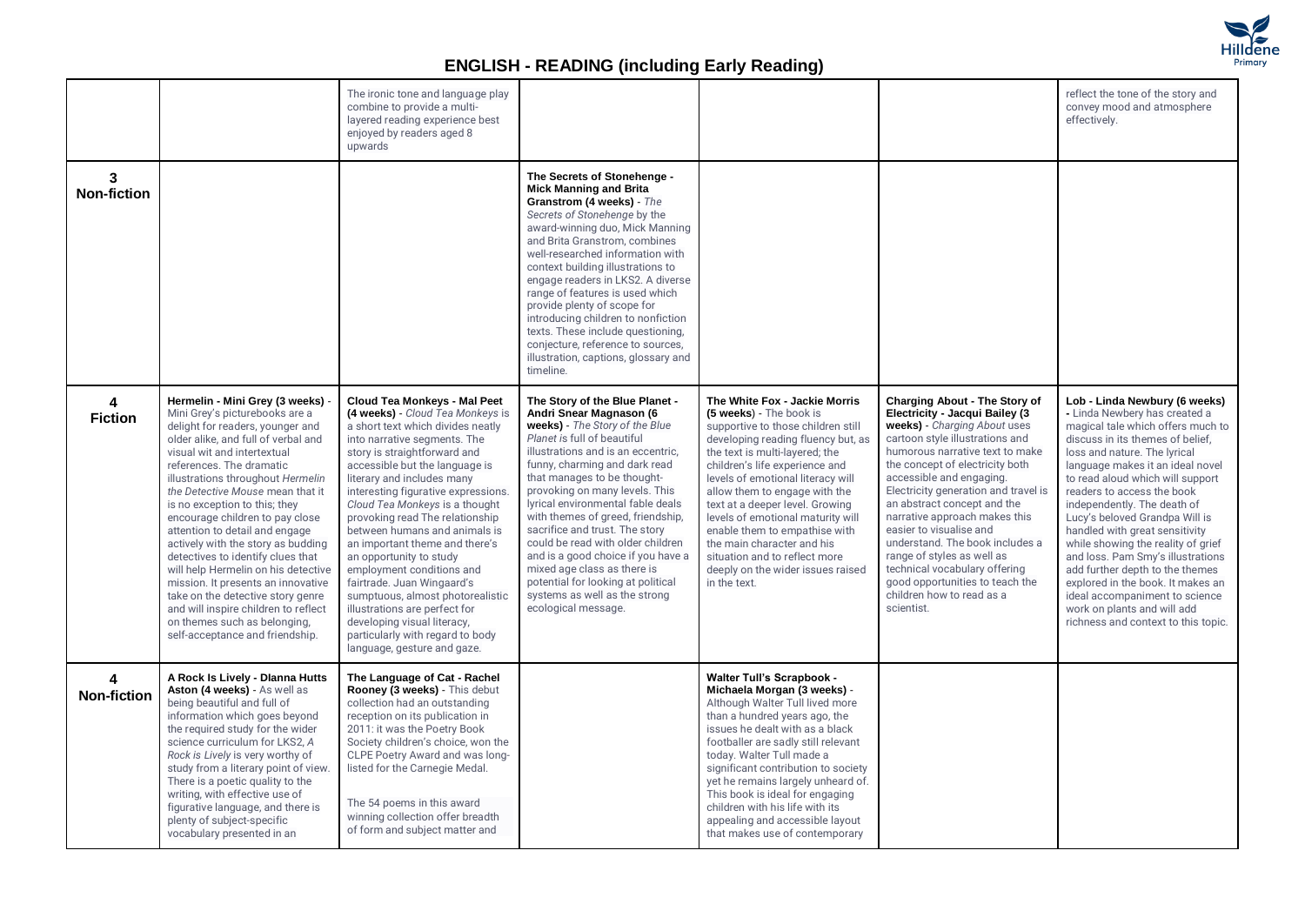

|                                  | accessible way. Many of the<br>common text features of<br>nonfiction texts can be studied<br>through this text: it is both highly<br>descriptive and factual, uses<br>labels and captions to good<br>effect, and exemplifies engaging<br>nonfiction writing.                                                                                                                                                                                                                                                                                                                                   | also depth of meaning. From<br>humorous and engaging poems<br>that explore word play and poem<br>structure to reflective poems that<br>offer opportunities to explore big<br>ideas such as growing up and<br>time, this compilation has a wide<br>range of both accessibility and<br>challenge.                                                                                                                                                                                                                                                 |                                                                                                                                                                                                                                                                                                                                                                                                                                                                                                                                                                                                                                                                                                                                                                                                                                                     | photos and documents. It is a<br>perfect book to study in the lead<br>up to Remembrance Sunday or at<br>any time of the year to open up<br>conversations around prejudice,<br>tolerance and what makes a hero.<br>From a historical perspective the<br>book is interesting because the<br>first person voice is entirely<br>fictionalised. This is Walter Tull's<br>story, as presented through the<br>eyes of the author, Micheala<br>Morgan. This provides a good<br>opportunity for children to reflect<br>on the historical veracity.                                                                                                                                                                                                                                                                                                                                                                                                                                                                                                               |                                                                                                                                                                                                                                                                                                                                                                                                                                                                                                                                                                                                                                                                                                                                                                                                                                                                                                                                                                                                                                                                                                                                                                                                                                                                                                                                     |                                                                                                                                                                                                                                                                                                                                                                                                                                                                                                                                                  |
|----------------------------------|------------------------------------------------------------------------------------------------------------------------------------------------------------------------------------------------------------------------------------------------------------------------------------------------------------------------------------------------------------------------------------------------------------------------------------------------------------------------------------------------------------------------------------------------------------------------------------------------|-------------------------------------------------------------------------------------------------------------------------------------------------------------------------------------------------------------------------------------------------------------------------------------------------------------------------------------------------------------------------------------------------------------------------------------------------------------------------------------------------------------------------------------------------|-----------------------------------------------------------------------------------------------------------------------------------------------------------------------------------------------------------------------------------------------------------------------------------------------------------------------------------------------------------------------------------------------------------------------------------------------------------------------------------------------------------------------------------------------------------------------------------------------------------------------------------------------------------------------------------------------------------------------------------------------------------------------------------------------------------------------------------------------------|---------------------------------------------------------------------------------------------------------------------------------------------------------------------------------------------------------------------------------------------------------------------------------------------------------------------------------------------------------------------------------------------------------------------------------------------------------------------------------------------------------------------------------------------------------------------------------------------------------------------------------------------------------------------------------------------------------------------------------------------------------------------------------------------------------------------------------------------------------------------------------------------------------------------------------------------------------------------------------------------------------------------------------------------------------|-------------------------------------------------------------------------------------------------------------------------------------------------------------------------------------------------------------------------------------------------------------------------------------------------------------------------------------------------------------------------------------------------------------------------------------------------------------------------------------------------------------------------------------------------------------------------------------------------------------------------------------------------------------------------------------------------------------------------------------------------------------------------------------------------------------------------------------------------------------------------------------------------------------------------------------------------------------------------------------------------------------------------------------------------------------------------------------------------------------------------------------------------------------------------------------------------------------------------------------------------------------------------------------------------------------------------------------|--------------------------------------------------------------------------------------------------------------------------------------------------------------------------------------------------------------------------------------------------------------------------------------------------------------------------------------------------------------------------------------------------------------------------------------------------------------------------------------------------------------------------------------------------|
| 5 <sup>5</sup><br><b>Fiction</b> | <b>Curiosity - The Story of a Mars</b><br>Rover (3 weeks) - Curiosity deals<br>with the perennially fascinating<br>questions to all humans, whether<br>child or adult: what does the<br>universe contain and how can we<br>find out more about it? The text<br>presents deep information in an<br>engaging way. The text is<br>complemented and extended by<br>attractive and dynamic illustration<br>which engages learners with the<br>text and content. Furthermore, the<br>book develops children's visual<br>literacy by engaging children with<br>complex ideas through<br>illustration. | The Unforgotten Coat - Frank<br>Cottrell Boyce (4 weeks) - The<br>Unforgotten Coat offers scope for<br>reflection and opportunities for<br>discussion through the issues of<br>asylum seeking, friendship and<br>school memories. Frank Cottrell<br>Boyce's writing has an engaging<br>style and the use of the first<br>person adds immediacy. There<br>are many stylistic features in this<br>book which add depth to the<br>reading experience such as the<br>inclusion of Polaroid photographs<br>and the format and layout of the<br>text. | The Sleeper and the Spindle -<br>Neil Gailman (5 weeks) - The<br>Sleeper and the Spindle is a story<br>which introduces readers to<br>master storyteller Neil Gaiman<br>and exceptional illustrator, Chris<br>Riddell. Gaiman creates an<br>original tale by taking traditional<br>elements and subverting the<br>genre. The reader's expectations<br>are disrupted which makes this a<br>challenging text. The unexpected<br>twist will entice them to reread<br>and look for clues that were there<br>all along. In addition, it is a short<br>text which makes it ideal for<br>rereading and developing depth<br>of response. The detailed<br>illustrations add depth and<br>richness to the telling. Neil<br>Gaiman's command of the<br>English language is exquisite and<br>makes for natural opportunities to<br>study sentence construction. | (already have this) Floodlands<br>- Marcus Sedgwick (5 weeks) -<br>Floodland is a powerful dystopian<br>novel about survival in a world<br>ruined by rising sea levels. It is<br>exciting, relevant and thought-<br>provoking. Floodland is simplistic<br>in terms of language but<br>Sedgwick brilliantly weaves a<br>range of challenging themes<br>throughout which make this a<br>suitable text for Upper Key Stage<br>Two. It is a compelling story that<br>not only paints a vivid picture of<br>what life could be like if we don't<br>tackle climate change now but it<br>also raises important questions<br>about society in general. It<br>examines how communities<br>might change when the<br>constraints of civilization vanish<br>and raw human nature takes over.<br>It also links to the plight of<br>refugees and their journeys as<br>they flee danger in their own<br>countries. Floodland is also<br>relatively short which makes it an<br>ideal book to read (and reread)<br>with your class, delving into in-<br>depth responses. | The Song From Somewhere<br>Else - A.F Harold (4 weeks) - A.<br>F. Harrold's poetic story uses rich<br>language which is matched by<br>Levi Pinfold's evocative<br>monochromatic illustrations.<br>There are ample opportunities for<br>studying literary devices including<br>figurative language and for<br>developing visual literacy. The<br>magical realism genre may be<br>unfamiliar to the children and<br>there is scope here to explore the<br>relationship of fantasy and reality.<br>The characters challenge<br>stereotypes and allow for<br>thoughtful text to world<br>discussions.<br>Varmints - Helen Ward (4 weeks)<br>- Varmints is a stunning picture<br>book which explores the<br>destruction of nature through<br>lyrical prose and dramatic<br>illustrations. Although this is a<br>relatively straightforward<br>story and can be accessed by<br>children in the earlier junior years,<br>the subject provides plenty of<br>scope for discussion with older<br>juniors. The illustrations will<br>promote high quality discussion<br>and dialogue as they are open to<br>personal interpretation. Although<br>Varmints has a fantasy setting,<br>parallels can be drawn between<br>what is happening in the story<br>and the contemporary world.<br>Themes such as loss of silent<br>spaces and the lack of | The House Held Up By Trees -<br>Ted Kooser (4 weeks) - Ted<br>Kooser's lyrical prose is perfectly<br>complemented by Jon Klassen's<br>evocative illustrations in this<br>thoughtful reflective read with<br>rich themes. The text is simple<br>and understated but there's a<br>sense of deeper emotions<br>underpinning the book. This is<br>executed with subtlety and<br>therefore more suited to readers<br>from 9+ who will be able to<br>question some of the things that<br>they see and have a greater<br>emotional resource to draw on. |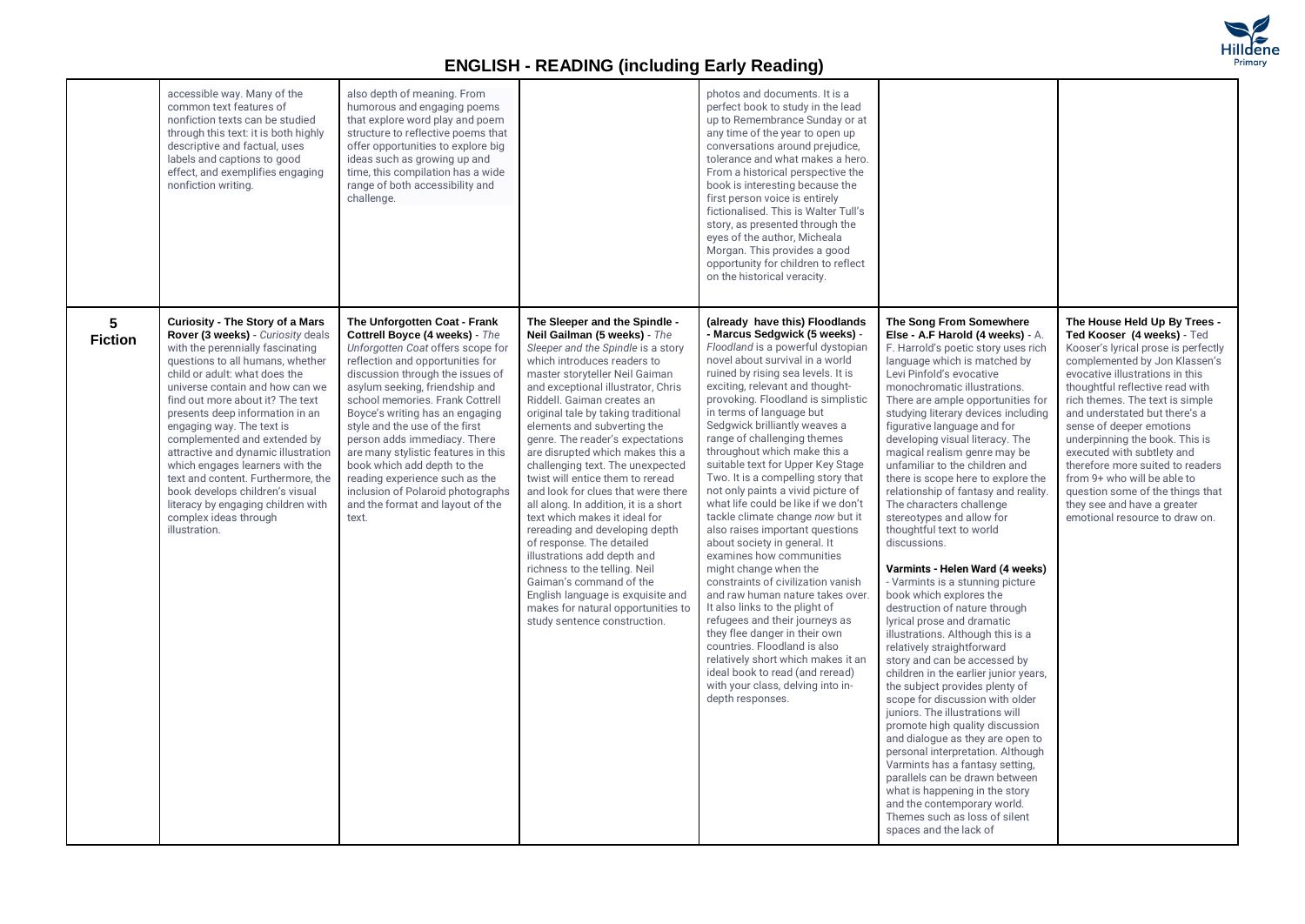

|                         |                                                                                                                                                                                                                                                                                                                                                                                                                                                                                                                                                                                                                                                                                                                                                                                                                                                                                                                                                                                                          |                                                                                                                                                                                                                                                                                                                                                                                                                                                                                                                                                                                                   |                                                                                                                                                                                                                                                                                                                                                                                                                                                                         |                                                                                                                                                                                                                                                                                                                                          | consideration for the natural<br>world, offer rich opportunities for<br>discussion. Varmints allows the<br>reader to experience empathy for<br>the protagonist who chooses<br>resistance to stand up against the<br>destruction that is wrought.                                                                                                                                                                                                                                                                       |                                                                                                                                                                                                                                                                                                                                                                                                                                                                                              |
|-------------------------|----------------------------------------------------------------------------------------------------------------------------------------------------------------------------------------------------------------------------------------------------------------------------------------------------------------------------------------------------------------------------------------------------------------------------------------------------------------------------------------------------------------------------------------------------------------------------------------------------------------------------------------------------------------------------------------------------------------------------------------------------------------------------------------------------------------------------------------------------------------------------------------------------------------------------------------------------------------------------------------------------------|---------------------------------------------------------------------------------------------------------------------------------------------------------------------------------------------------------------------------------------------------------------------------------------------------------------------------------------------------------------------------------------------------------------------------------------------------------------------------------------------------------------------------------------------------------------------------------------------------|-------------------------------------------------------------------------------------------------------------------------------------------------------------------------------------------------------------------------------------------------------------------------------------------------------------------------------------------------------------------------------------------------------------------------------------------------------------------------|------------------------------------------------------------------------------------------------------------------------------------------------------------------------------------------------------------------------------------------------------------------------------------------------------------------------------------------|------------------------------------------------------------------------------------------------------------------------------------------------------------------------------------------------------------------------------------------------------------------------------------------------------------------------------------------------------------------------------------------------------------------------------------------------------------------------------------------------------------------------|----------------------------------------------------------------------------------------------------------------------------------------------------------------------------------------------------------------------------------------------------------------------------------------------------------------------------------------------------------------------------------------------------------------------------------------------------------------------------------------------|
| 5<br><b>Non-fiction</b> | Shakleton's Journey - William<br>Grill (5 weeks) - Shackleton's<br>Journey is an almost unbelievable<br>true story which makes the reader<br>question the very capabilities of<br>human nature. The story of<br>endurance and courage, not to<br>mention positivity and sheer<br>determination to survive, is<br>astounding and is something that<br>will stay with readers forever.<br>The book contains a mixture of<br>narrative (based on fact),<br>stunning illustrations by William<br>Grill and quotes from Shackleton<br>and other crew members which<br>have been taken from journals<br>kept during the expedition. This<br>mixed approach allows readers to<br>become fully immersed in the<br>story whilst also reminding them<br>at every stage that this is based<br>on real events and real people.<br>Shackleton's Journey is an<br>appropriately challenging text for<br>year 5. It is also a short text,<br>which makes it ideal for re-<br>reading to develop a depth of<br>response. | William Shakespeare - Mick<br><b>Manning and Brita Granstrom</b><br>(3 weeks) - This book includes a<br>great deal of information in an<br>engaging format. The images<br>convey information about the<br>setting and events in an<br>economical way and with an<br>immediacy that can be<br>understood by young readers. The<br>style of the writing makes the<br>subject dynamic and appealing<br>and makes the reader feel a<br>connection with Shakespeare.<br>The authors have carried out their<br>research meticulously, and their<br>enthusiasm for their subject is<br>conveyed clearly. |                                                                                                                                                                                                                                                                                                                                                                                                                                                                         |                                                                                                                                                                                                                                                                                                                                          |                                                                                                                                                                                                                                                                                                                                                                                                                                                                                                                        |                                                                                                                                                                                                                                                                                                                                                                                                                                                                                              |
| 6<br><b>Fiction</b>     | Rose Blanche - Ian McEwen (3<br>weeks) - The realistic images and<br>beautifully written story give a<br>wealth of information in this<br>engaging historical fiction book.<br>The Snow Goose - Paul Gaallico<br>(5 weeks) - Simply written, this<br>novella, published in 1941,<br>provides an insight into the<br>historical and cultural context at<br>the time it was written. The<br>writing is evocative, providing a<br>vivid sense of place. Dialogue is                                                                                                                                                                                                                                                                                                                                                                                                                                                                                                                                         | Empire's End - Leila Rasheed<br>(6 weeks) - This story is set<br>during the time of the first Black<br>Roman Emperor, Septimus<br>Severus. At this time, the Roman<br>Empire was at its most diverse<br>with many citizens with ancestry<br>connecting them to Greece, Syria,<br>Lebanon, and other places in the<br>Eastern Mediterranean and the<br>Middle East. This story of<br>historical fiction tells us of a<br>young girl's traumatic journey<br>from Leptis Magna in Libya to                                                                                                           | The Story of Antigone - Ali<br>Smith (4 weeks) - Ali Smith's<br>retelling of the Antigone story is<br>told through the eyes of Crow. It<br>is a dry, cynical point of view<br>which offers lots of opportunities<br>for discussion. The addition of<br>the Dog character and the<br>conversation between the two<br>animal onlookers along with the<br>Greek chorus provides a<br>commentary which provokes<br>readers to question and to<br>challenge. The dialogue is | <b>New and Collected Poems - Carol</b><br>Ann Duffy (6 weeks) - Carol Ann<br>Duffy is a modern poet and<br>former Poet Laureate with so<br>much to say to children and<br>adults. This collection distills her<br>recurring themes in a friendly and<br>child focussed way, making it an<br>excellent introduction for a class<br>study. | Story Like the Wind - Gill Lewis<br>(5 weeks) - A Story Like the Wind<br>is a compelling story about a<br>human tragedy that affects many<br>people living in different parts of<br>the world and has affected many<br>lives in the past. It deals with the<br>effects of conflict on the lives of<br>ordinary people and explores the<br>motivation for refugees to travel<br>great distances, often putting<br>their lives in danger. The<br>deceptively simple text is lyrical<br>and elevates the plight about the | Booked - Kwame Alexander (5<br>weeks) - Kwame Alexander<br>describes his award-winning YA<br>books, including Booked, Rebound<br>and The Crossover $-$ as being<br>"ultimately not about sports -<br>they are about life". His punchy<br>writing captures the vernacular<br>and culture of older children and<br>young teens, and his stories<br>reflect the magical mundaneness<br>of growing up in today's society.<br>Booked is a fusion of novel and<br>verse, and the unusual flurry of |